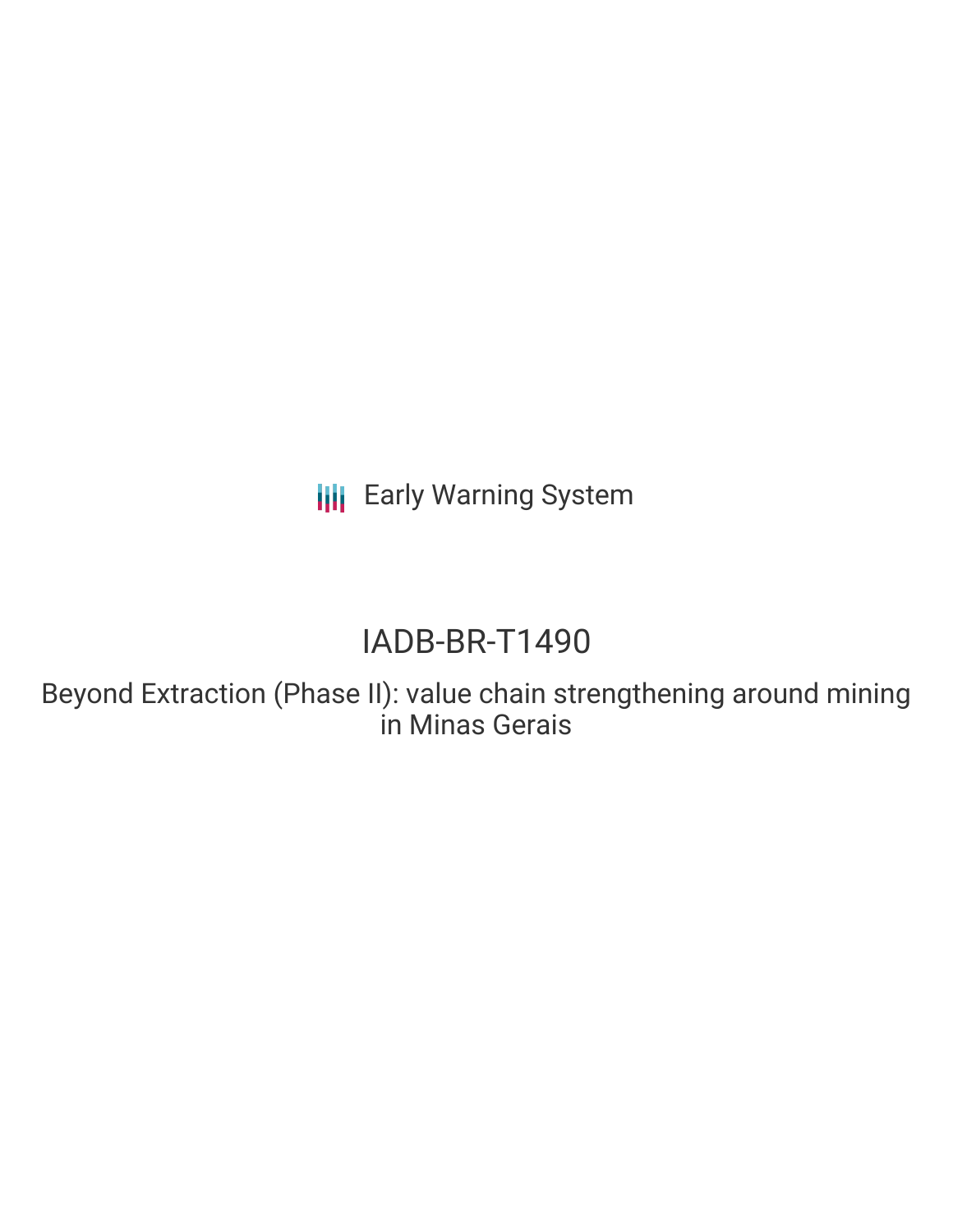

# Early Warning System Beyond Extraction (Phase II): value chain strengthening around mining in Minas Gerais

#### **Quick Facts**

| <b>Countries</b>               | <b>Brazil</b>                          |
|--------------------------------|----------------------------------------|
| <b>Specific Location</b>       | Minas Gerais                           |
| <b>Financial Institutions</b>  | Inter-American Development Bank (IADB) |
| <b>Status</b>                  | Approved                               |
| <b>Bank Risk Rating</b>        | C                                      |
| <b>Borrower</b>                | <b>Government of Brazil</b>            |
| <b>Sectors</b>                 | Agriculture and Forestry, Energy       |
| <b>Investment Type(s)</b>      | Advisory Services, Grant               |
| <b>Investment Amount (USD)</b> | $$0.60$ million                        |
| <b>Project Cost (USD)</b>      | $$0.60$ million                        |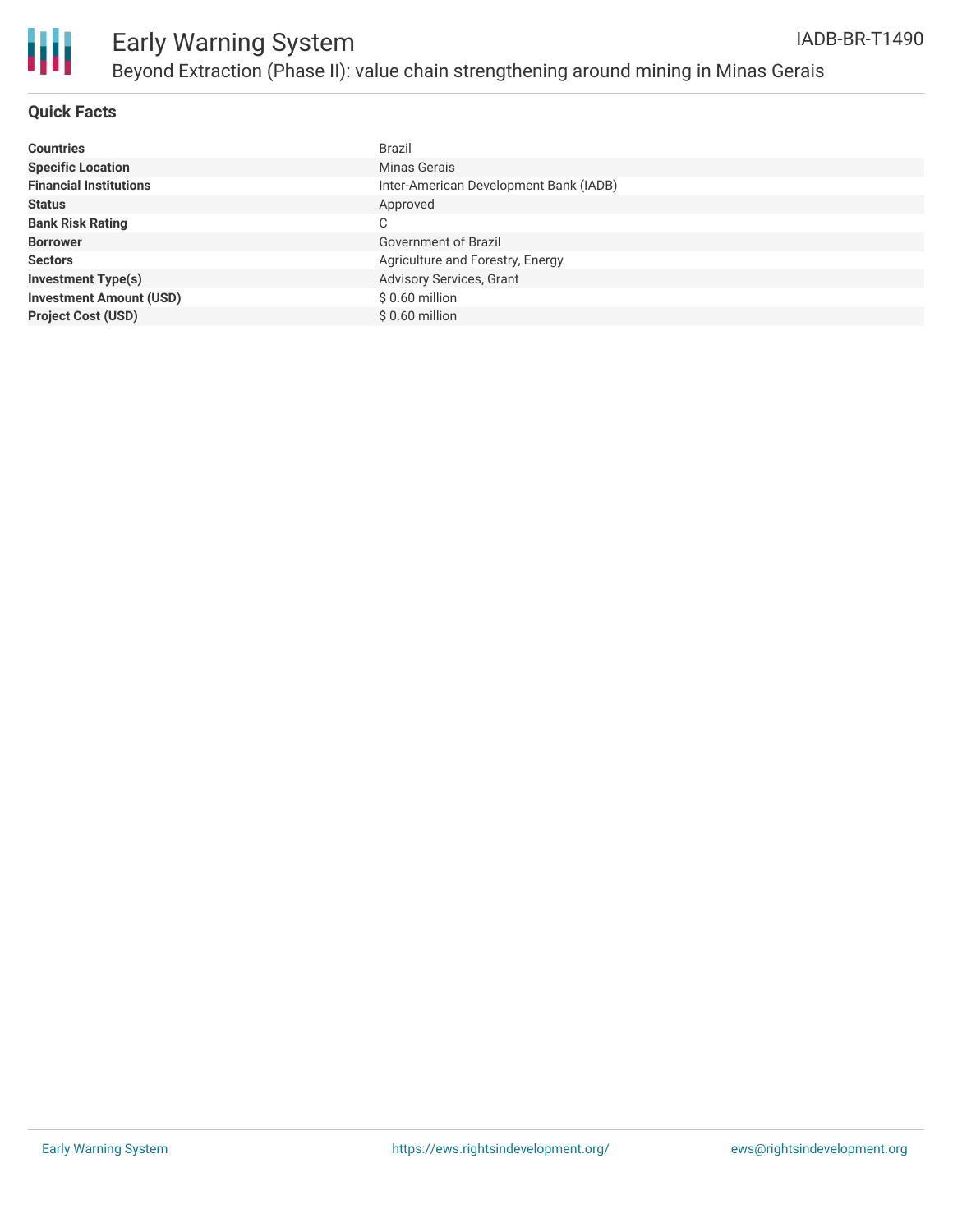

### **Project Description**

This project aims to contribute to the inclusive and sustainable socioeconomic recovery, development and diversification of the population in the area of influence of a large mining operation in Minas Gerais to recover from the COVID19 recession and reduce the economic dependence on the mining sector. Specifically, its goal is to increase economic benefits of smallholder farmers and small and medium enterprises (SMEs) in selected value chains and youth of four municipalities comprising the areas of mining influence: Conceicao do Mato Dentro (CMD), Serro, Dom Joaquim, Alvorada de Minas, and Congonhas do Norte.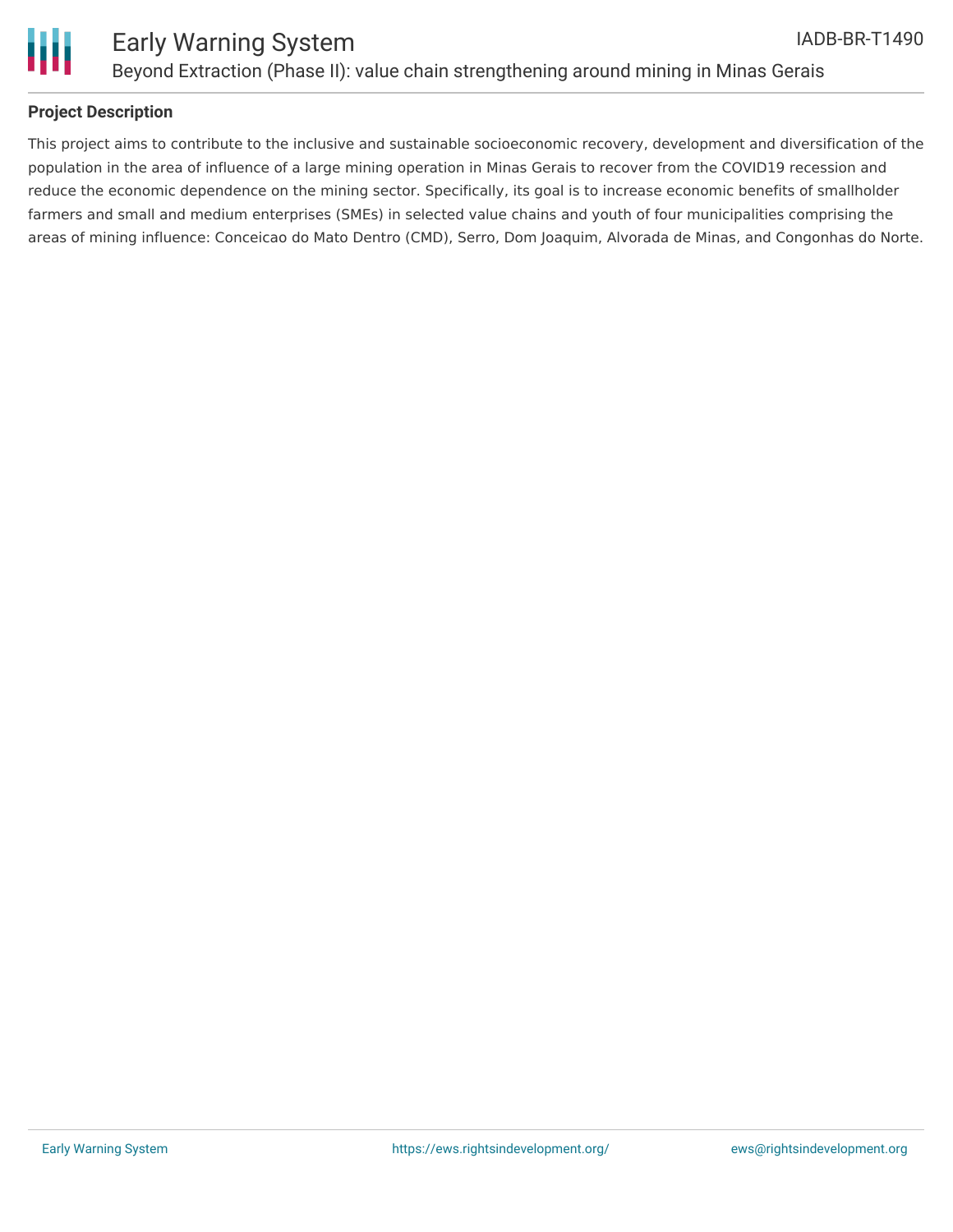

## Early Warning System Beyond Extraction (Phase II): value chain strengthening around mining in Minas Gerais

#### **Investment Description**

• Inter-American Development Bank (IADB)